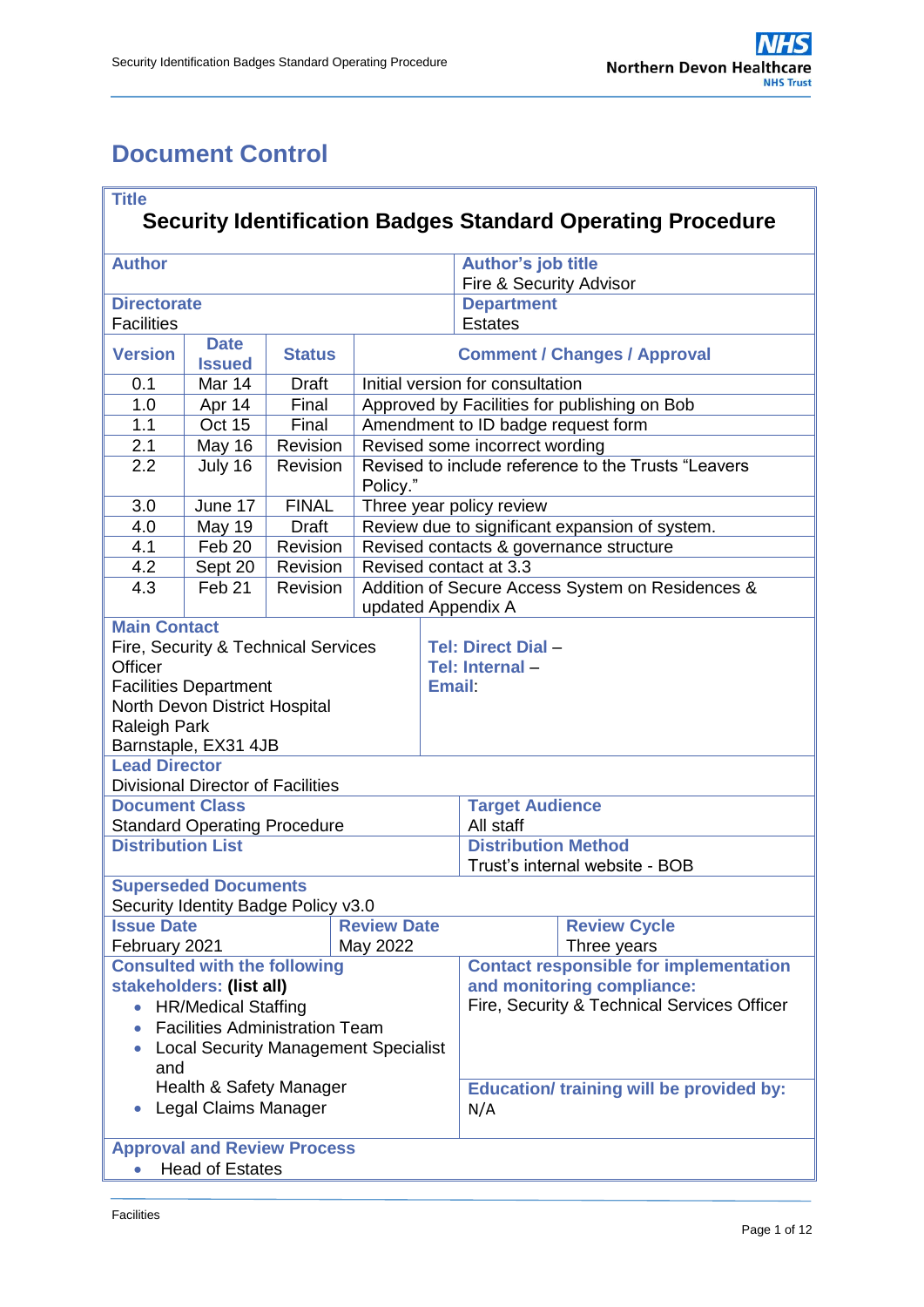| <b>Local Archive Reference</b>                                          |                                                |  |  |
|-------------------------------------------------------------------------|------------------------------------------------|--|--|
| G:\Facilities\Facilities Procedural Documents\BOB\Archive               |                                                |  |  |
| <b>Local Path</b>                                                       |                                                |  |  |
| G:\FACILITIES PROCEDURAL DOCUMENTS\BOB                                  |                                                |  |  |
| <b>Filename</b>                                                         |                                                |  |  |
| G:\FACILITIES PROCEDURAL DOCUMENTS\BOB\SOP Security Identity Badge V4.1 |                                                |  |  |
| 2020February.docx                                                       |                                                |  |  |
| <b>Policy categories for Trust's internal</b>                           | <b>Tags for Trust's internal website (Bob)</b> |  |  |
| website (Bob)                                                           | Badges, Security, ID, secure access, swipe     |  |  |
| Security, Facilities                                                    | access, access permission                      |  |  |
| Any revision to an NHSLA document requires the agreement of the Senior  |                                                |  |  |
| <b>Governance Manager (Compliance)</b>                                  |                                                |  |  |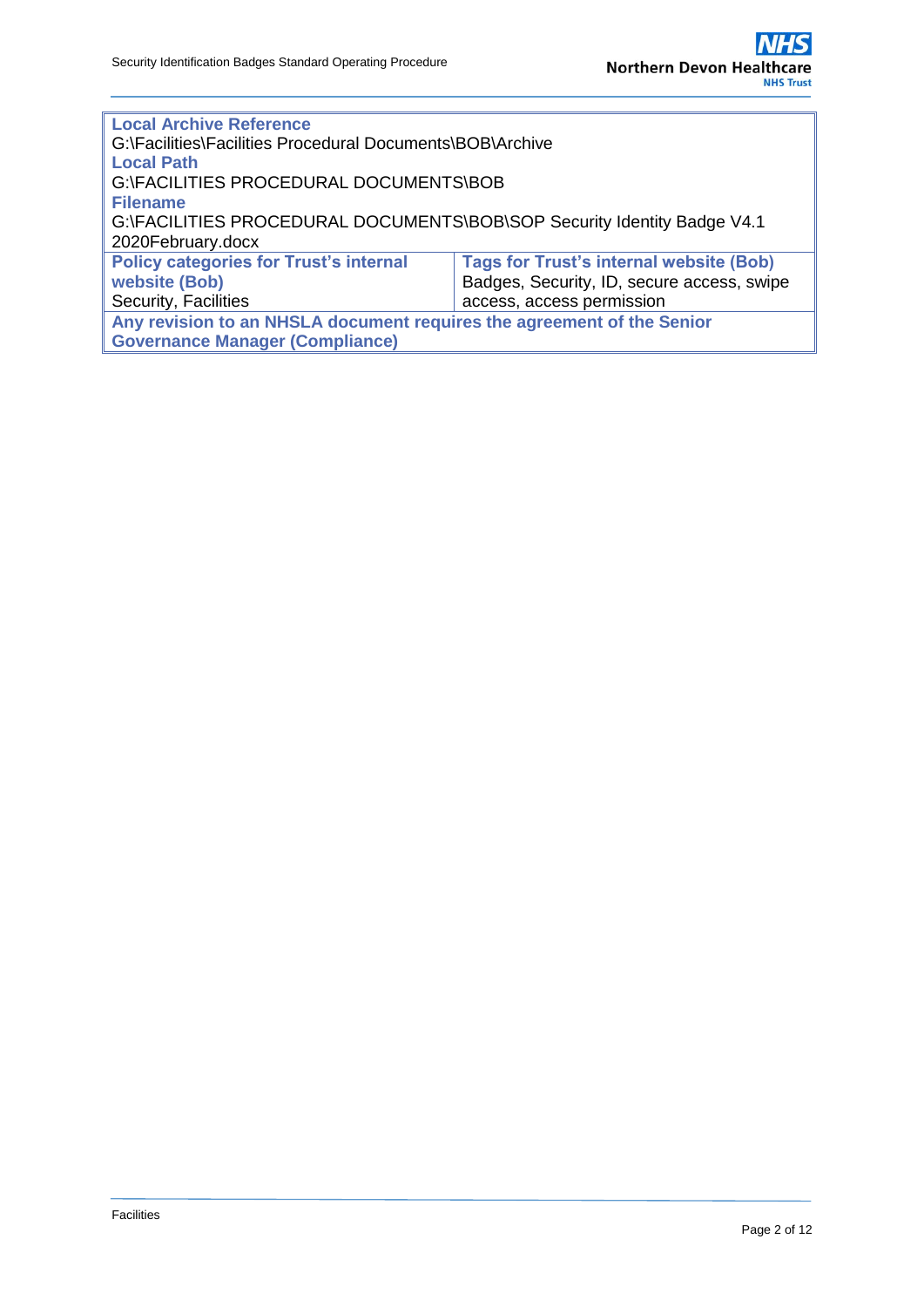# **CONTENTS**

| 1.  |  |
|-----|--|
| 2.  |  |
|     |  |
|     |  |
|     |  |
|     |  |
| 3.  |  |
| 4.  |  |
| 5.  |  |
| 6.  |  |
|     |  |
|     |  |
|     |  |
|     |  |
| 7.  |  |
| 8.  |  |
|     |  |
|     |  |
|     |  |
|     |  |
|     |  |
| 9.  |  |
| 10. |  |
|     |  |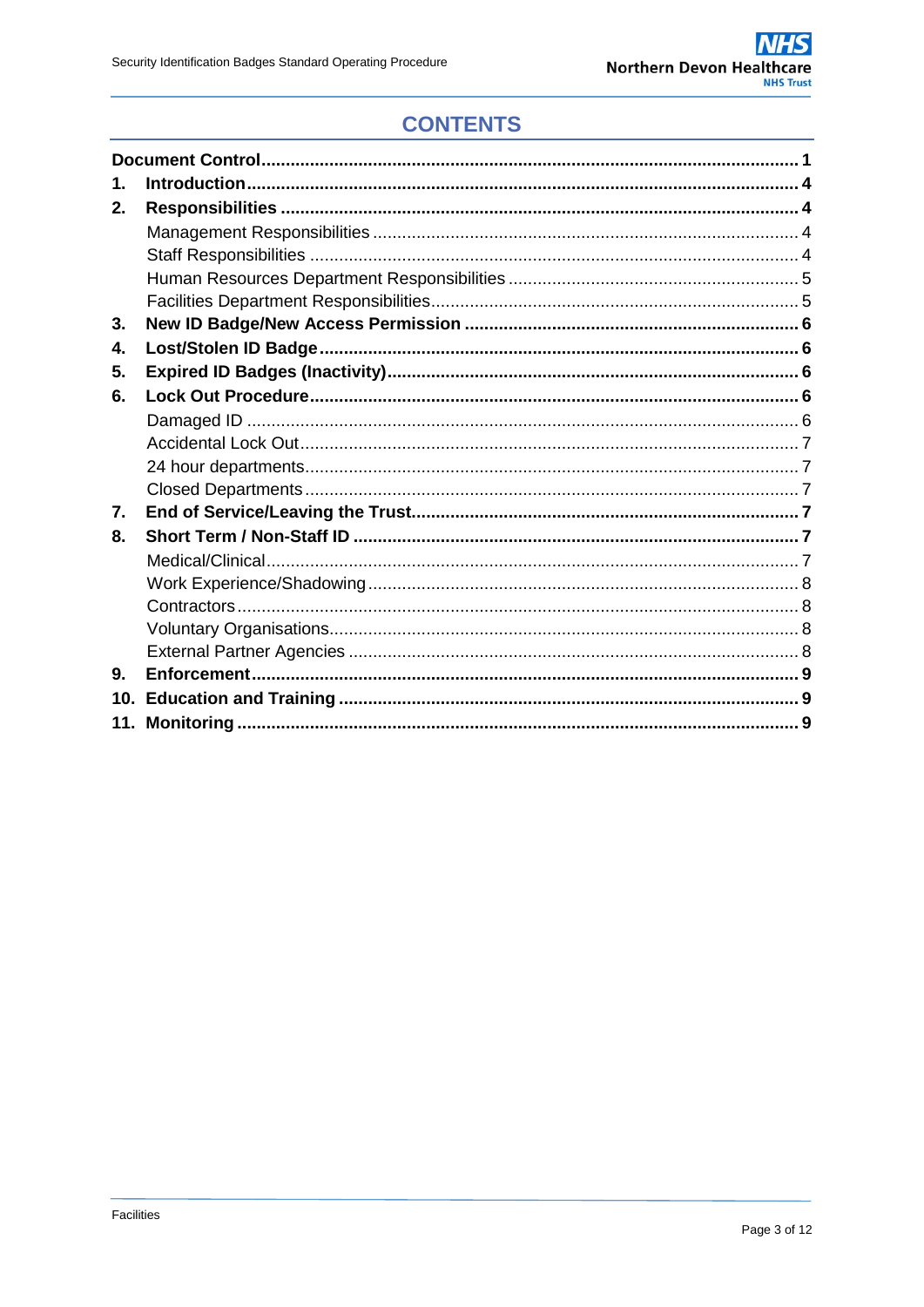# <span id="page-3-0"></span>**1. Introduction**

- **1.1.** Security is an integral part of patient care and an identification badge (ID) complete with the facility for electronic access to areas is a key element in providing a safe, secure environment.
- **1.2.** It is vital to be able to identify and recognise fellow staff and individuals with a bona fide reason for being on the premises. This can be achieved by ensuring that all staff wear ID.
- **1.3.** Any outside agencies requiring access to Trust's premises in the course of their official duties must also adhere to the Trust's Secure Environment Policy. This includes the procedure for obtaining satisfactory Identification.
- **1.4.** Trust supplied ID Badges can also be programmed providing secure access to areas local authorisation is required. This Standard Operating Procedure (SOP) relates to all staff, contractors, volunteers and external agencies.

# <span id="page-3-2"></span><span id="page-3-1"></span>**2. Responsibilities**

### **Management Responsibilities**

- **2.1.** Managers are responsible for ensuring that all staff are aware of the Trust's Secure Environment Policy and that ID is worn and clearly visible.
- **2.2.** The line manager is responsible for ensuring that ID is returned upon termination of staff's employment.
- **2.3.** Managers must ensure that arrangements are in place for providing ID for official visitors or contractors working in their areas of responsibility as instructed within the Secure Environment Policy.
- **2.4.** Managers are responsible for monitoring the implementation and compliance with Secure Environment Policy and this SOP.

### <span id="page-3-4"></span>**Staff Responsibilities**

- <span id="page-3-3"></span>**2.5.** All staff are to ensure that ID is worn at all times and that it is kept secure when not being worn. ID must be worn in the holder provided and displayed in a prominent position at all times.
- <span id="page-3-5"></span>**2.6.** Where staff have access permission to a secure area (see Appendix A) they must ensure their ID remains active by swiping their card against a reader at least once every 60 days.
	- To ease the task of remembering to do so it is advised staff swipe their ID on a reader weekly. Staff can use any reader even if the door is unlocked/open.
- **2.7.** ID must only be used by the staff member that it is issued to and named on the ID; as access rights differ on an individual case by case basis.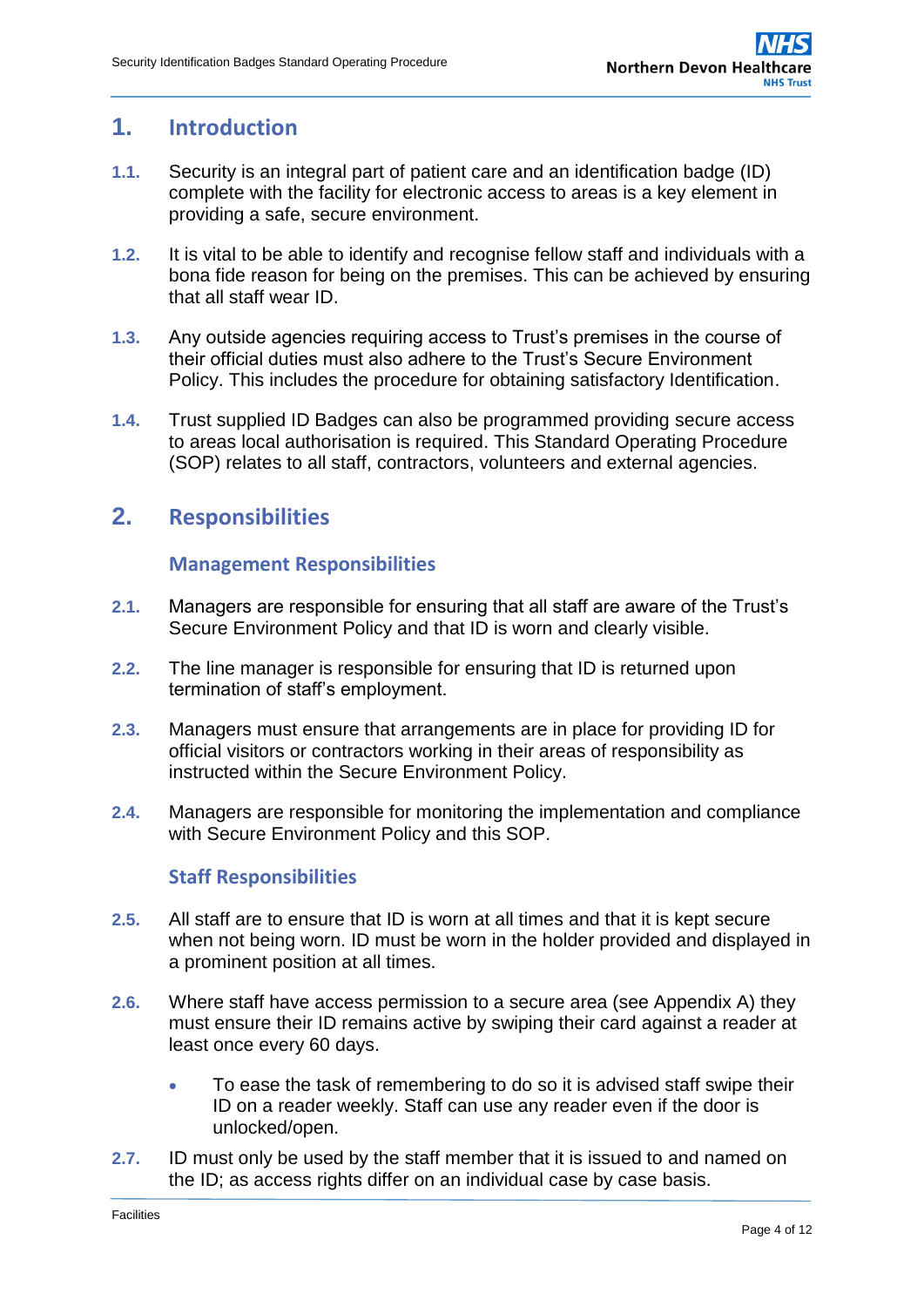- **2.8.** All staff must report lost or damaged ID on the Trusts incident reporting system (DATIX). It is recognised that it may not be appropriate for some clinical staff working in controlled areas, i.e. Theatres, to wear ID. Once staff exit the controlled area then ID badges must be displayed.
- **2.9.** All staff are expected to challenge anyone not displaying appropriate ID where it is safe to do so.
- <span id="page-4-2"></span>**2.10.** Where staff witness suspicious activity or persons not wearing ID appropriately and it is considered unsafe to approach, the situation must be reported and escalated to site management and security officers without delay.

### **Human Resources Department Responsibilities**

- <span id="page-4-0"></span>**2.11.** A central ID database will be maintained by the HR Team. This will register all names, photographs and details of employees and voluntary staff.
- **2.12.** The HR Department will replace ID if:
	- ID is damaged or mislaid
	- There is significant change to the employee's status.
- **2.13.** The HR Department will email the Facilities Department with the access granted by the relevant site/area/department manager.
- **2.14.** The HR team are responsible for issuing the leavers list to Facilities which will result in any access rights being removed from ID (Ref: Leavers Policy).

### **Facilities Department Responsibilities**

<span id="page-4-1"></span>**2.15.** The Facilities Department will programme ID badges with the permitted access (refer to appendix A).

#### **This will be carried out on Wednesday afternoons & Friday afternoons between 14.00-16.00hrs.**

- **2.16.** The Fire and Security Advisor with the department managers will carry out regular security checks on ID.
- **2.17.** The Facilities Department will monitor and upkeep the computerised secure access system including a database of staff:
	- Full Name
	- **Gender**
	- Department/Area of employment i.e. Estates/Ward etc.
	- **Access level**
	- Card status and actions
	- Expiry (if required)
	- **Notes**
- **2.18.** Estates supervisors will report any access cards not returned by day contractors for deactivation.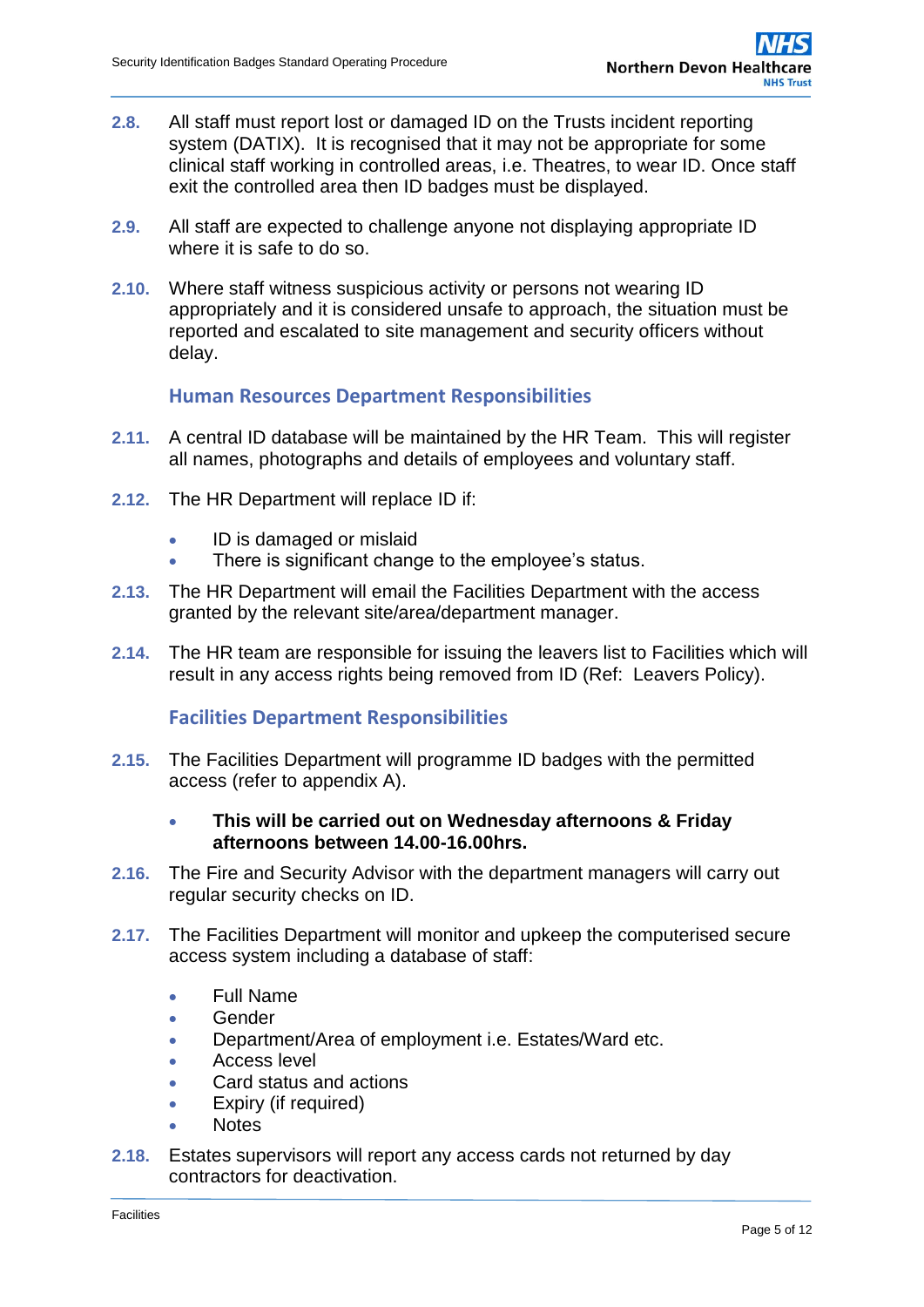# <span id="page-5-0"></span>**3. New ID Badge/New Access Permission**

- **3.1.** On commencement of employment all members of staff will be issued with a Trust ID to be used in accordance with Staff Responsibilities [2.5](#page-3-4) to [2.10](#page-4-2) inclusive. This should be issued by managers at induction.
- **3.2.** Any volunteer agencies will collect their ID from the Human Resources (HR) Department.
- **3.3.** Requesting new access permission should be performed by email with justification to the department manager as indicated in Appendix A. If access is approved email proof should be forwarded to the system's principal administrator [lucy.trimm@nhs.net](mailto:lucy.trimm@nhs.net)

# <span id="page-5-1"></span>**4. Lost/Stolen ID Badge**

- **4.1.** Lost or stolen ID badges must be reported via DATIX.
- **4.2.** For sensitive secure areas (Theatres, Maternity, Mortuary etc.) staff and managers should additionally make contact with the Fire and Security Advisor to expedite security access being suspended as soon as the loss/theft is noticed. Should the card be found this can be reinstated in person as per [5.2.](#page-5-5)
- **4.3.** Replacement badges must be ordered through HR. These will automatically be sent to Facilities in order to be loaded with the required access prior to being issued.

# <span id="page-5-2"></span>**5. Expired ID Badges (Inactivity)**

- **5.1.** Access will automatically expire on all issued ID badges after 60 days of inactivity. Typically this is due to extended periods of leave or absence from work. Alternatively it may be due to staff members regularly tailgating or infrequently visit secure areas or failing to swipe their ID badge as per [2.6.](#page-3-5)
- <span id="page-5-5"></span>**5.2.** Staff may request reactivation through the facilities helpdesk which is open Monday-Friday 0800-16.30. **This request must be in person in order to confirm staff identity.**
- **5.3.** The ID must be swiped on the day of reactivation otherwise it will revert to an inactive state the following day.

# <span id="page-5-4"></span><span id="page-5-3"></span>**6. Lock Out Procedure**

### **Damaged ID**

**6.1.** Where an ID badge becomes damaged, defaced or worn it does not form part of the secure access system and should be replaced immediately.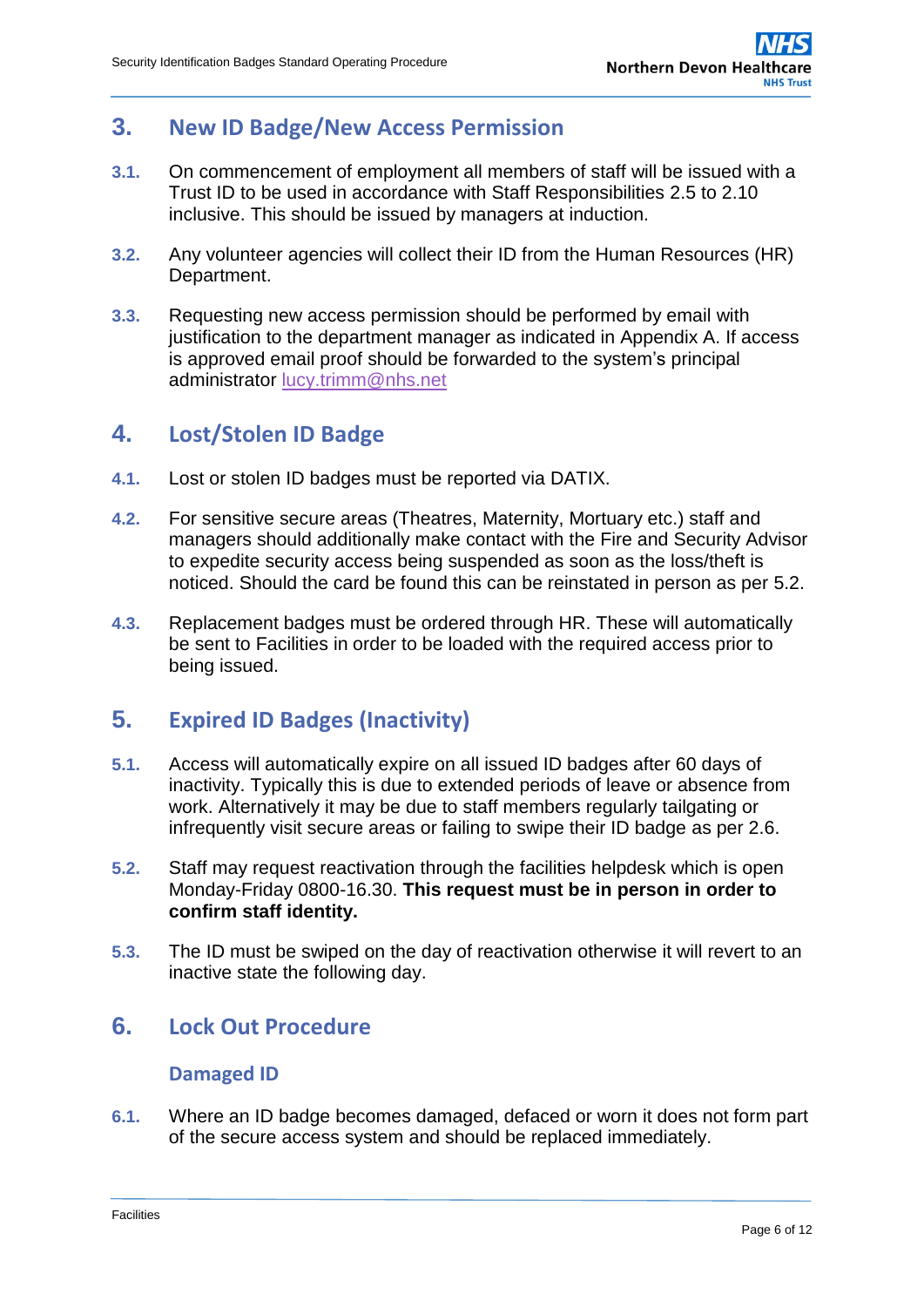**6.2.** If a card fails to give access to a door that staff are authorised to use (and has been applied to the card) staff should inspect the card closely for damage: cracked, bent or deformed cards may have damaged the internal contactless technology. Contact HR for a replacement. For short term emergency access whilst a replacement is produced: follow the accidental lock out procedure.

### **Accidental Lock Out**

<span id="page-6-0"></span>**6.3.** Accidental or inadvertent lock out can occur where an ID Badge has been left inside a secured area and the staff member leaves the secure area. This would be no different to getting locked out at home, embarrassing, but readily resolved.

### **24 hour departments**

<span id="page-6-1"></span>**6.4.** Where the department is manned 24 hours the staff without ID may be allowed back in by the staff inside – assuming that the locked out staff are recognised and access is required. **If in doubt, do not permit access.**  Means by which locked out staff can alert the staff inside in vary, dependant on location: Intercom, internal telephones, door bells or simply knocking on the door.

### **Closed Departments**

- <span id="page-6-2"></span>**6.5.** Staff that accidentally or inadvertently lock themselves out of an unmanned secure department (or if unable to contact staff inside a 24 hour department) should contact site management to assist gaining access.
- **6.6.** At NDDH Clinical Site Managers (Bleep 500) can provide escorted access to all secure areas. Staff should either contact Bleep 500 direct or contact Switchboard to assist in contacting Bleep 500. **Staff must recognise the inconvenience of being locked out of your department will be prioritised along-side the clinical needs of the Trust.** Be patient.

### <span id="page-6-3"></span>**7. End of Service/Leaving the Trust.**

- **7.1.** All ID must be returned to the Trust in order to be appropriately disposed of.
- **7.2.** For sensitive secure areas managers should additionally make contact with Facilities to expedite security access being suspended as soon as staff leave the Trust.

# <span id="page-6-5"></span><span id="page-6-4"></span>**8. Short Term / Non-Staff ID**

### **Medical/Clinical**

**8.1.** Short-stay locum medical staff will be issued with a temporary ID. ID will only be issued on proof of identity. The temporary ID will expire on the last day of service.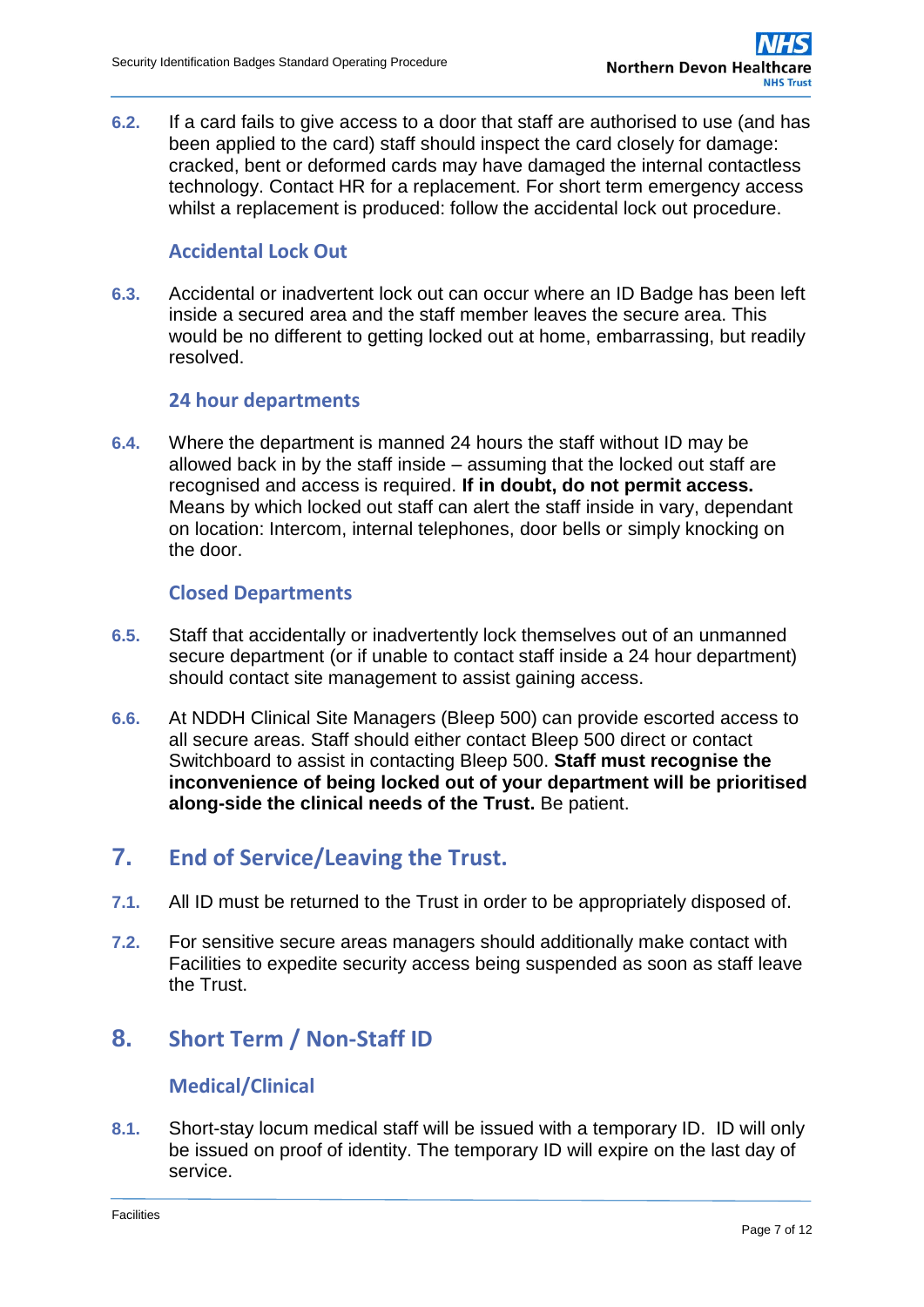### **Work Experience/Shadowing**

- <span id="page-7-0"></span>**8.2.** Work Experience students following a programme will be issued individual ID showing their name and attached department prior to starting with the trust. This ID will not be programmable with security access.
- **8.3.** In order for individuals to prove ID whilst on a formal Work Shadowing placement will be issued with a Trust ID stating "work shadowing" as name and job title. This ID will not be programmed with security access.
- **8.4.** Individuals on either Work Experience or Shadowing are to be allowed access to secure areas by the members of staff which they are shadowing. Those staff are responsible for the individual.

### **Contractors**

- <span id="page-7-1"></span>**8.5.** The Estates Management Teams will issue all contractors with a site safety leaflet (code of conduct) to ensure compliance with the Contractors Policy. Facilities Contractors and official visitors will collect ID from the Facilities reception.
- **8.6.** Access cards for long term contractors will be a blank style card but will be programmed with minimum required access as per a Trust ID badge.
- **8.7.** Day contractors will be issued with a numbered blank style access card which will be signed out by contractor as if it were a key. This must be returned at the end of the working day; any cards not returned on the day of issue will have all access revoked.
- **8.8.** If an access card is lost/not returned the contractor/company will be liable for the cost of a replacement card. The charge for a replacement card will be £5.00 Inc. VAT.
- **8.9.** The Trust will not seek recover costs for cards that have been returned and have become damaged through normal wear and tear.

### **Voluntary Organisations**

<span id="page-7-2"></span>**8.10.** Voluntary organisations/volunteers that support the Trust on a regular basis will have Trust ID. Volunteer ID must be displayed at all times.

### **External Partner Agencies**

<span id="page-7-3"></span>**8.11.** Staff belonging to external agencies, (e.g. SWAST, Patientline, CQC Inspectors etc.) will be required to wear their own organisation's ID. ID must be worn at all times when on Trust premises and be clearly visible.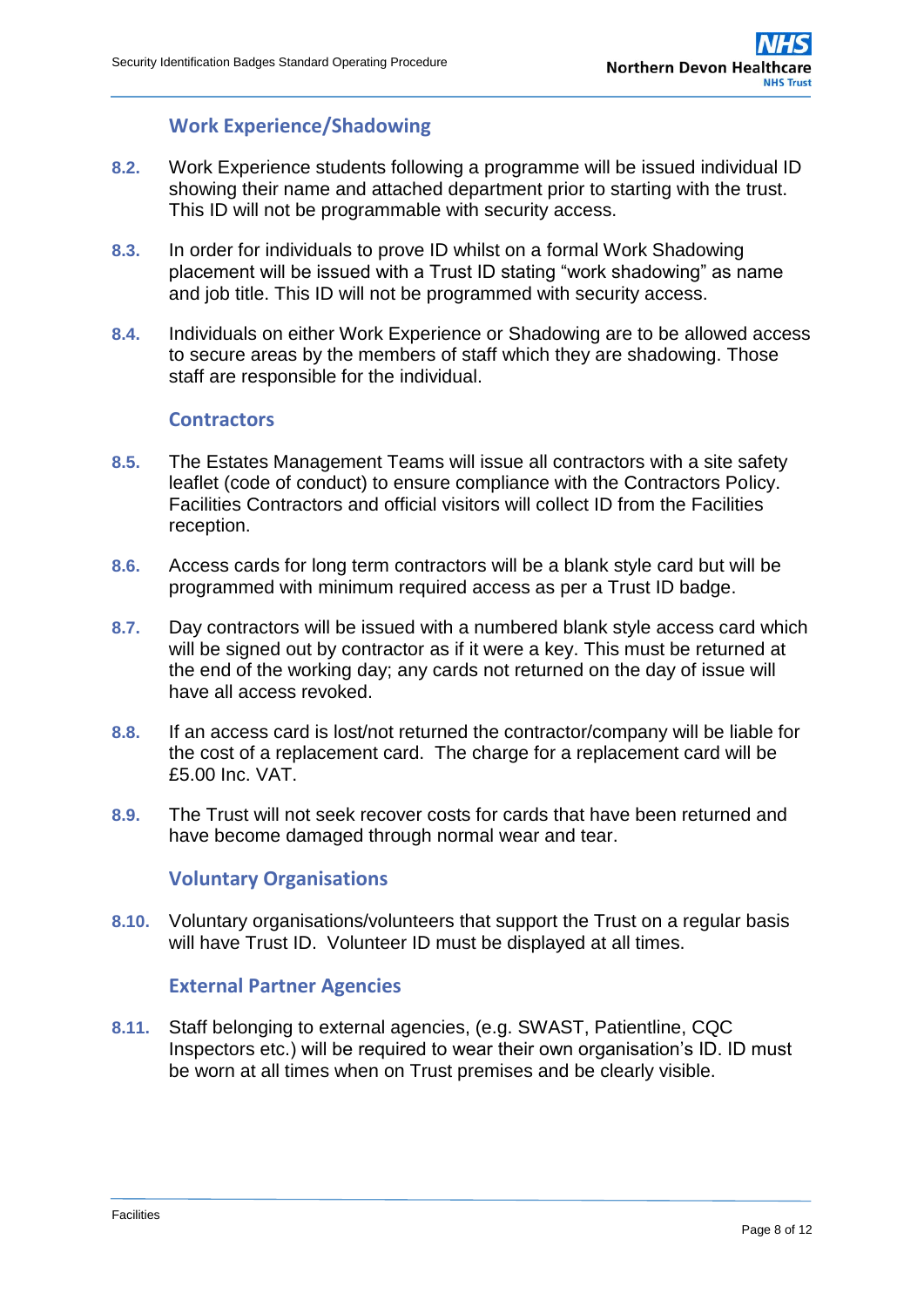# <span id="page-8-0"></span>**9. Residence Secure Access System**

- **9.1.** The residences blocks are secured by a similar but separate secure access system to the main building which is administrated by the Sodexo Residences team.
- **9.2.** The Residences have an additional layer of security in the form of facial recognition, minimising the likelihood of staff being locked out or requiring their Staff ID out of hours.
- **9.3.** Staff will be enrolled on to the residences system as part of the checking in process. Their information will be stored securely and will only be retained in line with GDPR.

# **10. Enforcement**

- **10.1.** Patients, contractors and visitors must be assured that when they enter the Trust's sites they are entering a safe and secure environment. All users must have confidence that the system will keep them secure and that staff are there to help.
- **10.2.** The Trust will publish and signpost the fact that a security ID system is in use and that visitors can expect to be challenged.
- **10.3.** Breach of the Secure Environment Policy, Leavers Policy and this SOP could result in disciplinary action.

# <span id="page-8-1"></span>**11. Education and Training**

**11.1.** The Trust Fire and Security Advisor is responsible for communicating this procedure, via the Trust Intranet.

# <span id="page-8-2"></span>**12. Monitoring**

**12.1.** The Trust's Fire and Security Advisor is responsible for random monitoring of compliance with this procedure. Routine checking of permitted access reviewing the ID badge SOP.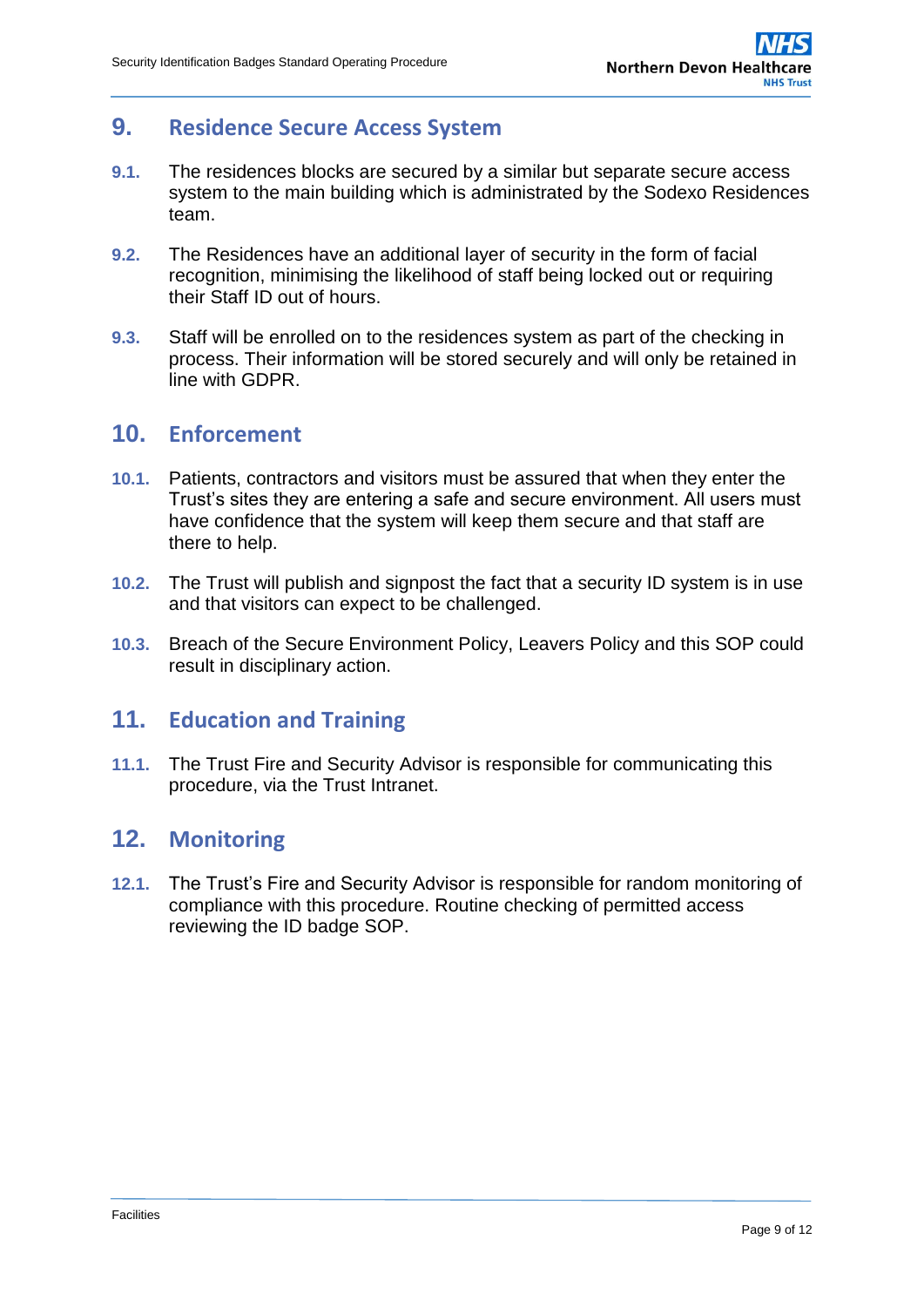# **APPENDIX A: LIST OF AUTHORISING PERSONS**

| <b>Department</b>                                             | <b>Authoring Persons</b>                                            |  |  |
|---------------------------------------------------------------|---------------------------------------------------------------------|--|--|
| A&E                                                           | Lisa Wells / Jo Hope                                                |  |  |
| <b>CCTV Security Suite</b>                                    | Dave Macbeth / Steve Gladwin                                        |  |  |
| Estates Workshop & Plant rooms                                | Luke Green                                                          |  |  |
| External Doors (Lockdown)                                     | Dave Macbeth / Luke Green                                           |  |  |
| Fern Centre                                                   | Tasmin Andrew / Dawn Gray                                           |  |  |
| <b>Finance Department</b>                                     | Colin Dart / Nina Phillips / Karen Sandwell                         |  |  |
| <b>Healthcare Records</b>                                     | Janet Hillman / Pat Anton / Sharon Griffin                          |  |  |
| IT Workshop & Server Rooms                                    | Geoff Smith / Paul Mitchell                                         |  |  |
| Level 00 Ladywell Link Corridor                               | Jonny Morgan / Dave Macbeth                                         |  |  |
| Level 00 Service corridor                                     | Darren Proctor / Dave Macbeth                                       |  |  |
| Male Cyclist Changing Area                                    | Charlotte Richardson / Lucy Trimm                                   |  |  |
| <b>Medical Education Centre (MEC)</b>                         | <b>Caroline Rawlings</b>                                            |  |  |
| Mental Health Inpatient Wards                                 | Jody Lapinskas (Ocean View) / Padraig Doherty (Meadow View) / Laura |  |  |
| (Ocean, Moorland and Meadow View)                             | <b>Barrie (Moorland View)</b>                                       |  |  |
| Mortuary                                                      | Lee Luscombe                                                        |  |  |
| Pathology                                                     | Tim Watts / Annette West                                            |  |  |
| Pharmacy                                                      | Pam Outram / Matt Kaye                                              |  |  |
| Physiotherapy                                                 | Darren West / Victoria Typaldou / Helen Cooke                       |  |  |
| Pre-Op / Booked Admissions                                    | Debbie Ludwell                                                      |  |  |
| Rheumatology/EEG/EMG                                          | Lyndsey Stanbury                                                    |  |  |
| Seamoor Unit                                                  | Shantelle Buckingham / Dawn Gray                                    |  |  |
| Switchboard & ISDX Room                                       | Carol Smart / Sarah Patton                                          |  |  |
| Theatres/Day Care Theatres/Theatre 7                          | Andy Martin / Maureen Rotherey                                      |  |  |
| <b>Trinity Suite</b>                                          | Anne Flory / Jackie Woodward / Paula Howells                        |  |  |
| <b>Wards</b>                                                  |                                                                     |  |  |
| Level 1: Acute Medical Unit (MAU& GP<br>Referral) & Alex Ward | No authorisation required                                           |  |  |
| Level 3: Capener, Lundy, Tarka                                | No authorisation required                                           |  |  |
| Level 4: Fortescue, KGV, Victoria                             | No authorisation required                                           |  |  |
| Level 5: Glossop, Staples                                     | No authorisation required                                           |  |  |
| Caroline Thorpe Ward                                          | Jonny Morgan / Joanne Hayward / Anita Chin                          |  |  |
| Maternity (Delivery Suite & Basset Ward)                      | Jonny Morgan / Joanne Hayward                                       |  |  |
| <b>SCBU</b>                                                   | Jonny Morgan / Ade Agoro / Claire Walker                            |  |  |
| <b>Community Sites</b>                                        |                                                                     |  |  |
| <b>Bideford Community Hospital</b>                            | Andrea Small                                                        |  |  |
| Hugh Squire Ward (South Molton)                               | Karen Partridge                                                     |  |  |
| Sexual Health Clinic (Barnstaple Health                       | Jayne Lacey                                                         |  |  |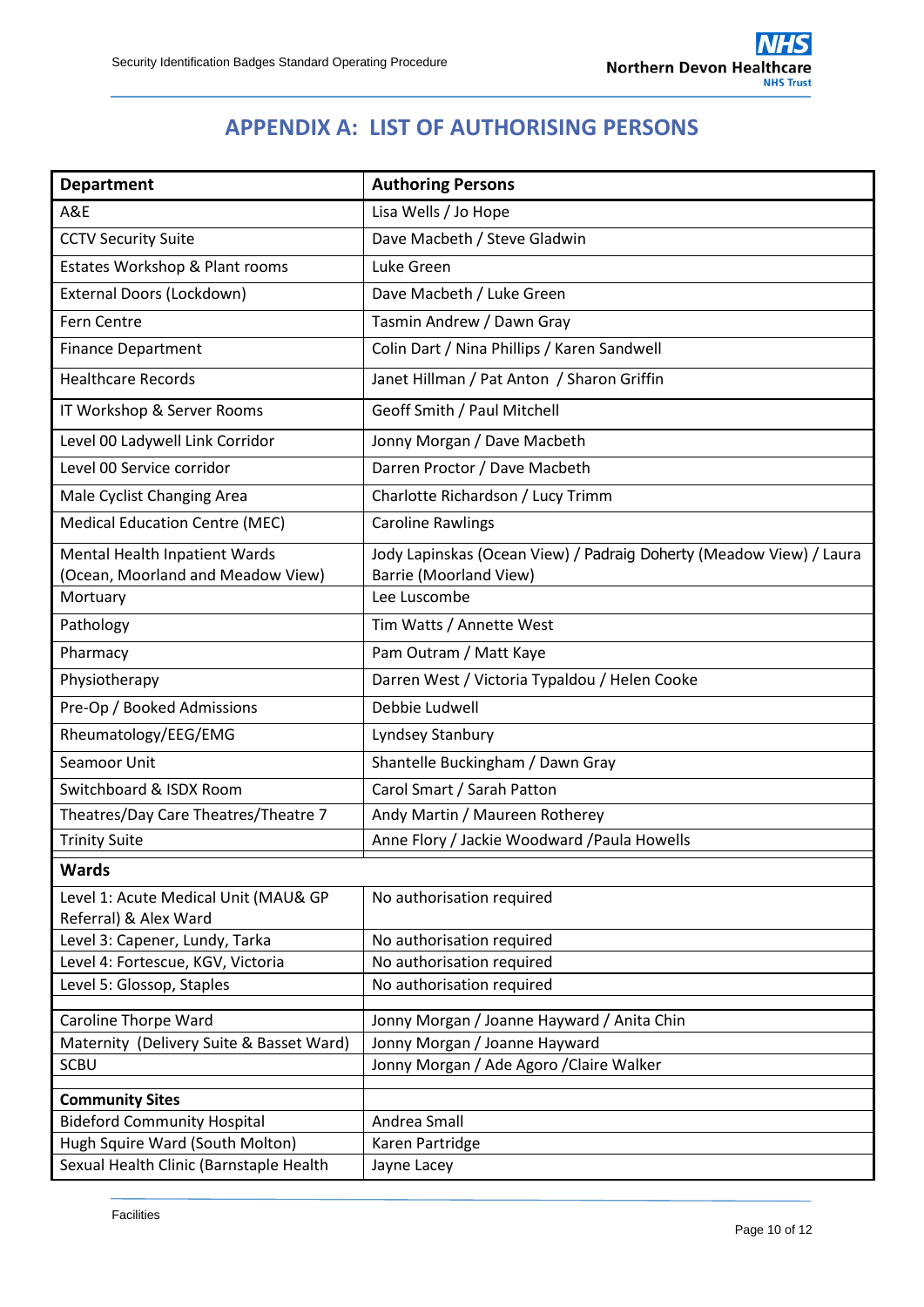Centre)